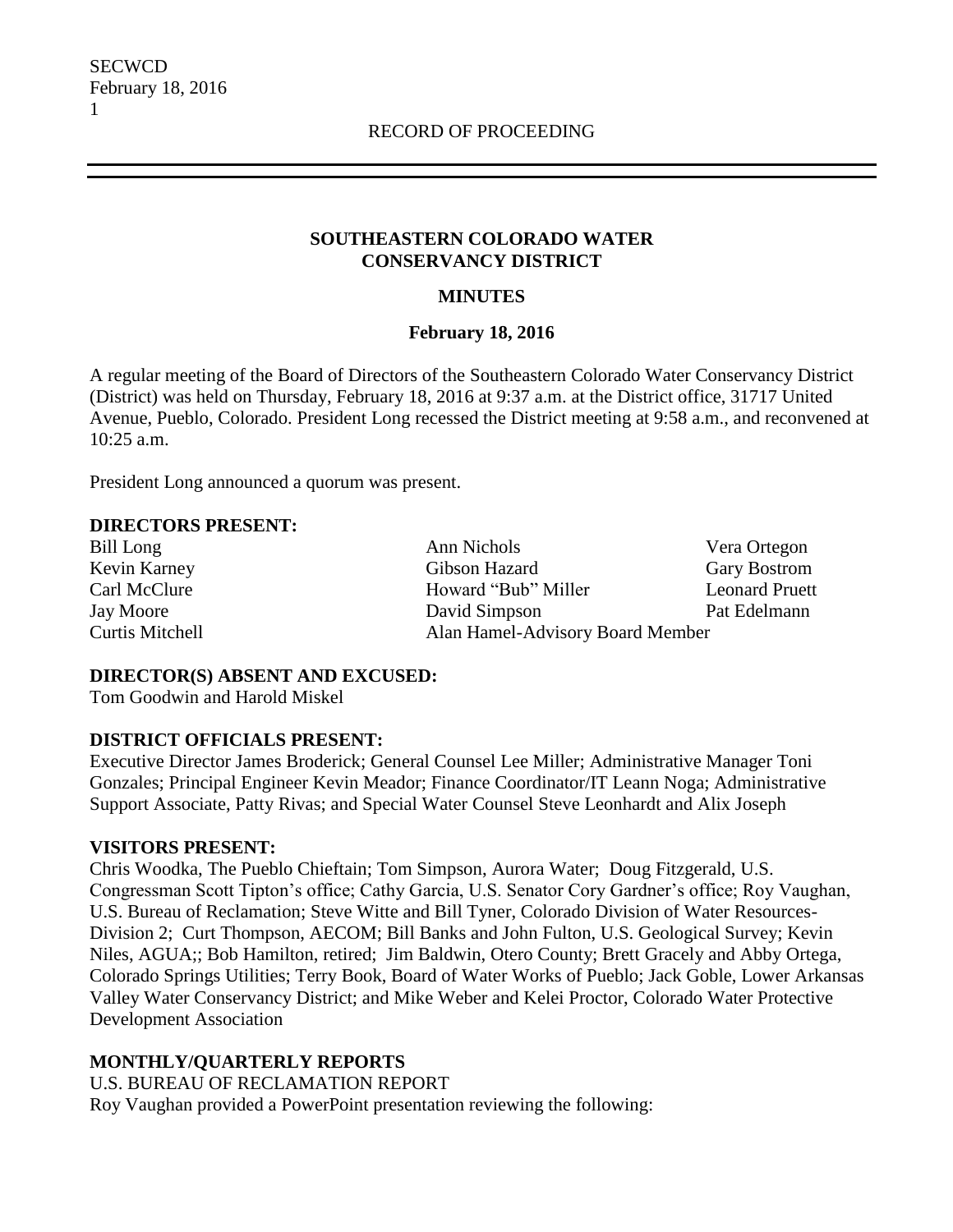### RECORD OF PROCEEDING

- As of February 15, 2016 there were 265,756 acre-feet stored in Pueblo Reservoir; 150,312 acrefeet of Project water; 42,061 acre-feet of Excess Capacity water; 73,383 acre-feet of Winter water.
- There is currently 93,061 acre-feet of Project space in Pueblo Reservoir and 56,592 acre-feet of space in Turquoise and Twin Lakes Reservoirs.
- Charts illustrating storage amounts in Turquoise, and Twin Lakes.
- Project Reservoirs: Turquoise 89%; Twin Lakes 107%; Pueblo 141%
- Arkansas River Basin Time Series Snowpack Summary February 17, 2016
- Upper Colorado River Basin Time Series Snowpack Summary February 17, 2016
- Colorado SNOTEL Snow Water Equivalent Update Map with Site Data February 17, 2016

Mr. Vaughan reported Mt Elbert Conduit is running 250 cfs, but will reduce flows soon. Currently Reclamation is moving 112 cfs. From Twin Lakes to Pueblo. The movement of water will be adjusted according to the forecast and customer's needs.

Mr. Vaughan showed pictures of the Bessemer Ditch rehabilitation and of Fort Carson troops testing a new bridging system.

### **INTRODUCTION OF VISITORS:**

President Long welcomed the visitors to the meeting, and asked them to introduce themselves and identify the organization they represented.

### **APPROVAL OF MINUTES:**

President Long said the minutes of the December 3, 2015 Board meeting were posted to the Board website for review, and if there were any corrections or additions. Hearing none, Mrs. Ortegon moved, seconded by Mr. Pruett, to approve the minutes. Motion unanimously carried.

## **FINANCE COMMITTEE REPORT:**

Treasure Nichols reported the financial statements for November, draft December, and January were posted to the Board website for review. Ms. Nichols moved, seconded by Mr. Karney, for acceptance of the November, draft December, and January financial statements and payment of the February 2016 bills. Motion unanimously carried.

## **CONSENT ITEMS:**

None

## **PRESENTATIONS:**

COLORADO WATER PLAN

Alan Hamel showed a video, which explained the Colorado Water Plan (Plan). Mr. Hamel provided the Board a copy of the Colorado's Water Plan Executive Summary. The Colorado Water Plan website is: [http://www.coloradowaterplan.com.](http://www.coloradowaterplan.com/) He thanked the District for their leadership in this process, and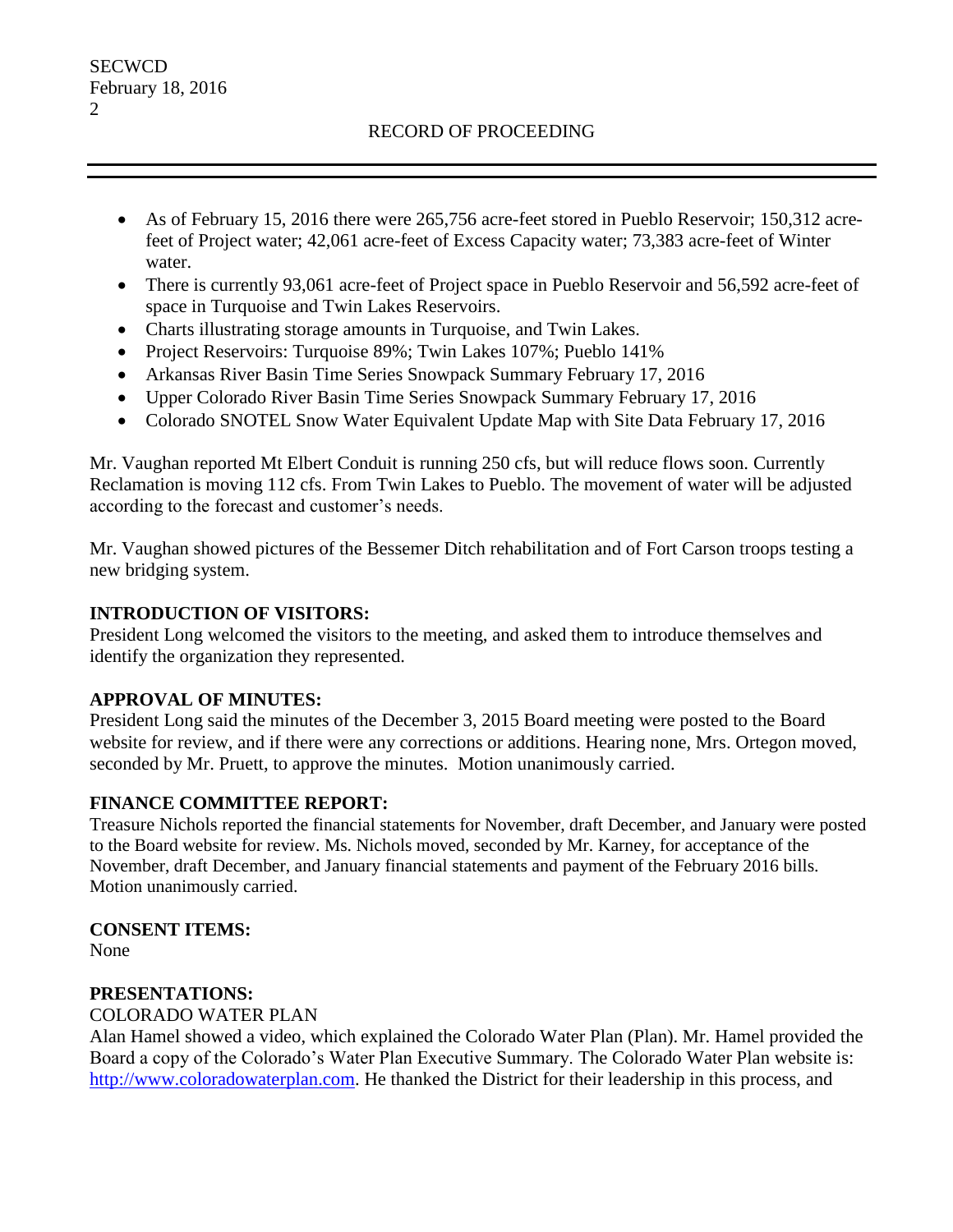asked that they continue to serve as a leadership entity to reach the measurable objectives of the Plan. President Long thanked Mr. Hamel for all his work on the Plan.

Mr. Hamel said the next Colorado Water Conservation Board meeting will be held in La Junta, at Otero Junior College on March 16-17, 2016.

## **ACTION ITEMS:**

### LA JUNTA, CASE NO. 11CW13

Alix Joseph reported the Board directed special water counsel to file a Statement of Opposition on April 28, 2011 to La Junta's Case No. 11CW13. On January 8, 2016, the Ad Hoc Committee authorized Special Water Counsel to execute a stipulation with La Junta consenting to entry of a decree in Case No. 11CW13 that is no less restrictive on La Junta and no less protective of the District than the proposed decree dated January 8, 2016.

Case No. 11CW13 is La Junta's change of its 883.7 shares in the Holbrook Mutual Irrigating Company (Holbrook), along with the Winter water associated with those shares. La Junta seeks a change of these shares from irrigation to municipal, irrigation, industrial, commercial, recreational, and domestic uses. Additionally, La Junta seeks to exchange its Holbrook shares from Holbrook's facilities to Pueblo Reservoir. La Junta applied for the option of operating this exchange into Pueblo Reservoir through this case, or of including this Holbrook water in the District's more senior exchange applied for in Case No. 06CW8.

The District's primary objectives in this case are to ensure that: (1) neither the change of water rights or exchange injure the District's water rights, including the exchange rights applied for in Case No. 06CW8; (2) the decree contains appropriate terms and conditions for use of the changed water rights in the District's exchange applied for in Case No. 06CW8; (3) the decree includes appropriate terms and conditions for use of Fryingpan-Arkansas Project (Project) facilities; (4) any water is used according to the terms of the Decree in Case No. 84CW179 to protect the Winter Water Storage Program (WWSP); and (5) historic winter return flows are replaced in a manner that avoids injury to the WWSP. General Counsel and Special Water Counsel believe the attached proposed decree satisfies these objectives.

La Junta's change of water rights and exchange will not injure the District's water rights because paragraph 15.8 of the proposed decree ensures that it will operate only in priority. The District's exchanges decreed in Case Nos. 06CW8 and 01CW151 are senior to La Junta's exchange. Thus, so long as La Junta's exchange is operated in priority, it is unlikely to injure the District's exchanges. The proposed decree further provides, in paragraphs 13.6 and 13.7.15, that La Junta may only use the District's exchange in Case No. 06CW8 by agreement with the District and consistent with any terms and conditions in a final decree entered in that case. Thus, we believe the terms and conditions of this Decree protect the District's exchanges.

The proposed decree includes the terms and conditions that the District proposed for use of Project facilities, in paragraphs 15.1.1 through 15.1.9. It also avoids injury to the Winter Water Storage Program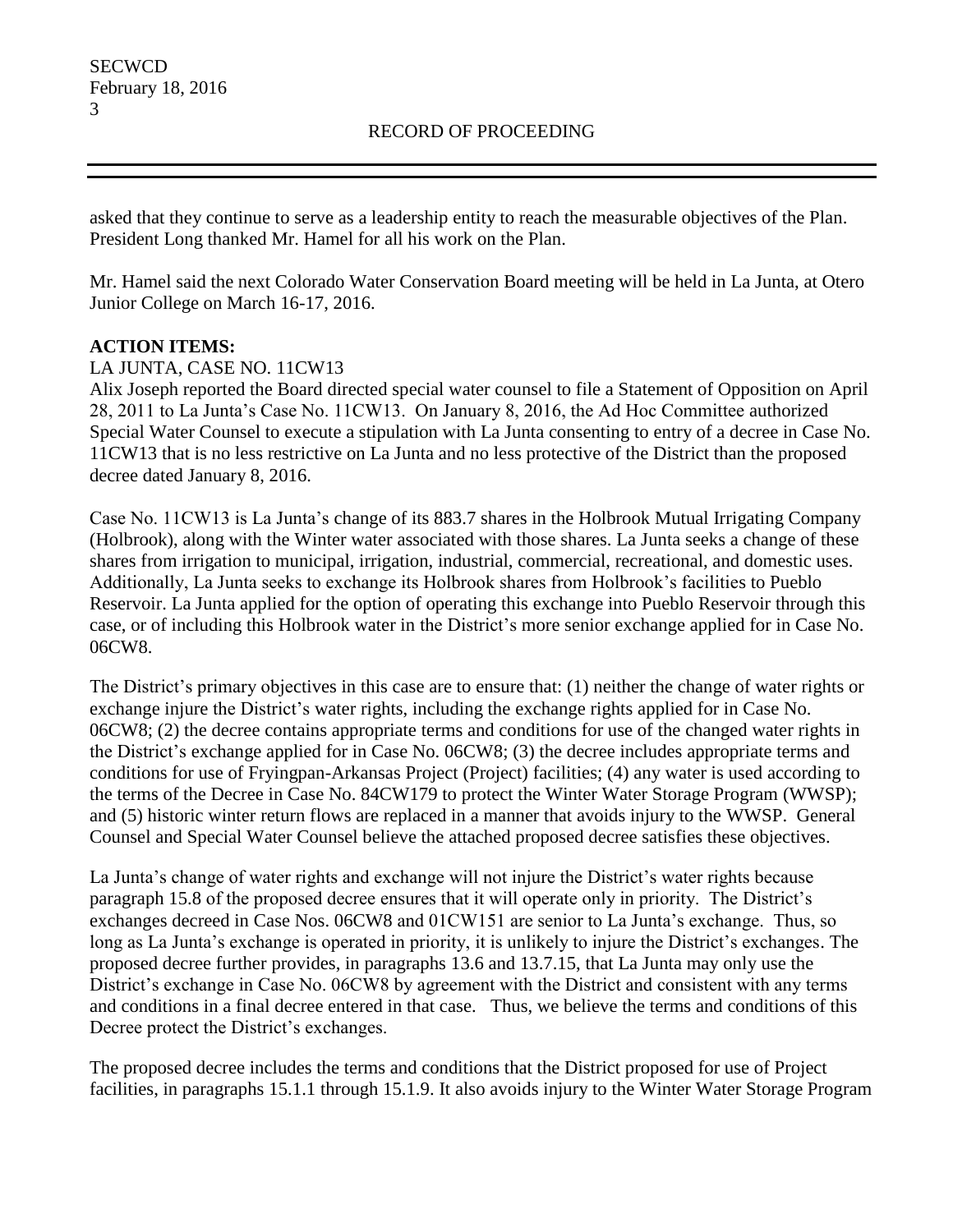(WWSP) by spelling out specific mechanisms for replacement of historic winter return flows in paragraphs 13.7.7.2 through 13.7.7.10. Finally, paragraph 15.1.8 of the proposed decree allows La Junta to book over water stored in Pueblo Reservoir to the WWSP account as necessary to prevent injury to the water rights included in WWSP.

On September 17, 2015, the Board directed special water counsel to request the Water Court's determination that the Repayment Contract between the District and the United States of America prohibits any Winter Water to be used for non-irrigation purposes from being stored in the Winter Water account in Pueblo Reservoir, and that any decree in this matter will include a term and condition prohibiting any Winter Water to be used for non-irrigation purposes from being stored in the Winter Water account in Pueblo Reservoir after the conclusion of the winter storage season. The Court granted the District's motion in an order on December 7, 2015. Please let Alix know if you would like a copy of that Order. Consistent with the Court's order, La Junta agreed to include the District's proposed language regarding the WWSP in the proposed decree (paragraphs 13.7.16 and 13.7.17). There is some language in addition to the District's standard language in these paragraphs. Unlike the cases where the District has previously used this standard language, Holbrook has its own off channel storage, and can store Winter Water either in these vessels or in Pueblo Reservoir. Thus, these paragraphs reflect that fact.

When settling with Tri-State, La Junta agreed to a no-precedent provision in the decree. It was important to the District that this no precedent provision not apply to the Order on the District's Rule 56 Motion. This is reflected in paragraph 17 of the proposed decree.

For the reasons explained above, special water counsel, general counsel, and District staff believe that this proposed decree satisfies the District's objectives. Per the Board's "Special Circumstances Necessitating Court Filings Policy," passed on July 17, 2014, the Ad Hoc Committee may authorize court filings where it is necessary to take legal action before the next regularly scheduled Board meeting. The Ad Hoc Committee is composed of the Executive Director and the President and/or Vice President of the Board, and its decision must be ratified by the Board. Trial in this matter was scheduled to begin January 11, 2016. The Ad Hoc Committee authorized a stipulation with La Junta on January 8, 2016, consenting to entry of a decree in this case that is no less restrictive on La Junta and no less protective of the District than the attached proposed decree. Consistent with stipulations between La Junta and all objectors, including the District, the Water Court entered a final decree in this matter on February 2, 2016. Accordingly, Special Water Counsel, General Counsel and District staff recommend that the Board ratify the Ad Hoc Committee's decision approving the stipulation with La Junta.

Mr. Edelmann moved, seconded by Mr. Bostrom, to ratify the decision of the Ad Hoc Committee authorizing special water counsel to enter into a stipulation with La Junta in Case No. 11CW13 consenting to entry of a decree that is no less restrictive on La Junta and no less protective of the District than the proposed decree dated January 8, 2016. Motion unanimously carried.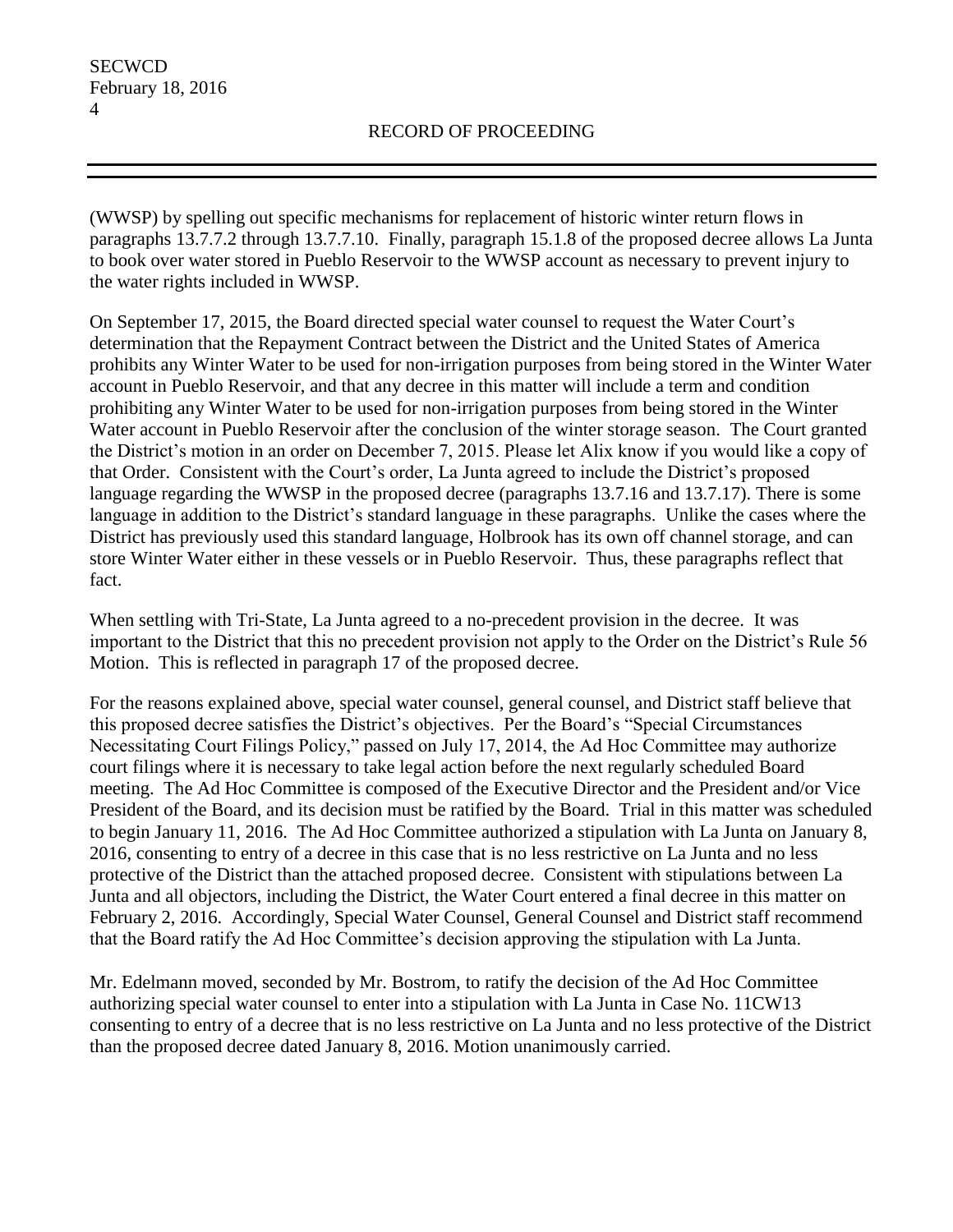### PARK CENTER, CASE NO. 15CW3005

Alix Joseph reported Case No. 15CW3005 is Park Center's application for a change of water rights for its Canon Heights Irrigation and Reservoir Company (CHIRC) ditch system shares and the Mount Pisgah Reservoir Company (MPRC) shares. Park Center seeks to change 1,144 shares in the CHIRC and 1,153.808 shares in the MPRC to irrigation, municipal, replacement and augmentation use, and as a source of exchange. The changed shares will be used inside of Park Center's boundaries and outside of Park Center's boundaries when needed to replace historical return flows and for augmentation use to replace depletions from the Park Center Well (the subject of the Bureau of Land Management's and Park Center's Case No. 12CW125). Depletions from the Park Center Well will occur outside of District boundaries. Park Center intends to store the changed shares in Pueblo Reservoir.

Case No. 15CW3005 is currently before the water referee. The one-year deadline for entry of the referee's ruling is May 31, 2016.

The District's three primary objectives in this case include ensuring that: (1) Park Center has an appropriate contract to store the changed CHIRC and MPRC shares in Pueblo Reservoir; (2) the decree includes appropriate terms and conditions for use of Project facilities by including appropriate standard language terms; and (3) the decree includes a term and condition acknowledging that nothing in the decree constitutes an appropriative right of exchange. These objectives were accomplished by inclusion of the requested standard language in paragraph 16.B.1 and in paragraphs 16.B.3 through 16.B.8 of the proposed decree. Park Center also included in paragraph 11 a term and condition stating that nothing in the decree shall be construed as an appropriative right of exchange.

Mr. Bostrom moved, seconded by Mr. Hazard, to authorize special water counsel to enter into a stipulation with Park Center Water District consenting to entry of a decree that is no less restrictive on Park Center Water District and no less protective of the District than the proposed decree dated January 5, 2016. Motion unanimously carried.

APPROVAL OF STIPULATION WITH PARKS AND WILDLIFE, CASE NO. 06CW8 On February 21, 2006, the Board directed Special Water Counsel to file the Application in Case No. 06CW8 to preserve and retain exchange capacity for the District and its constituent entities to exchange non-Project water to Pueblo Reservoir, primarily for use in the Arkansas Valley Conduit (AVC). In Case No. 06CW8, the Board approved stipulations with the City of Pueblo in September 2014, the Board of Water Works of Pueblo (Pueblo Water) in November 2014, and the Colorado River Water Conservation District in May 2015. The Board and legal counsel discussed these cases in executive session in November 2015.

Case No. 06CW8 is the District's application for exchanges by the District or its constituent entities of non-Project water stored in Holbrook Reservoir No. 1 or Dye Lake, or diverted at the Catlin Canal, High Line Canal, Holbrook Canal, Oxford Farmers Ditch or Rocky Ford Ditch, to Pueblo Reservoir for use in the AVC and for other purposes within the District. The District filed this application filed on February 21, 2006. The application requested co-equal priority with exchange applications filed by the City of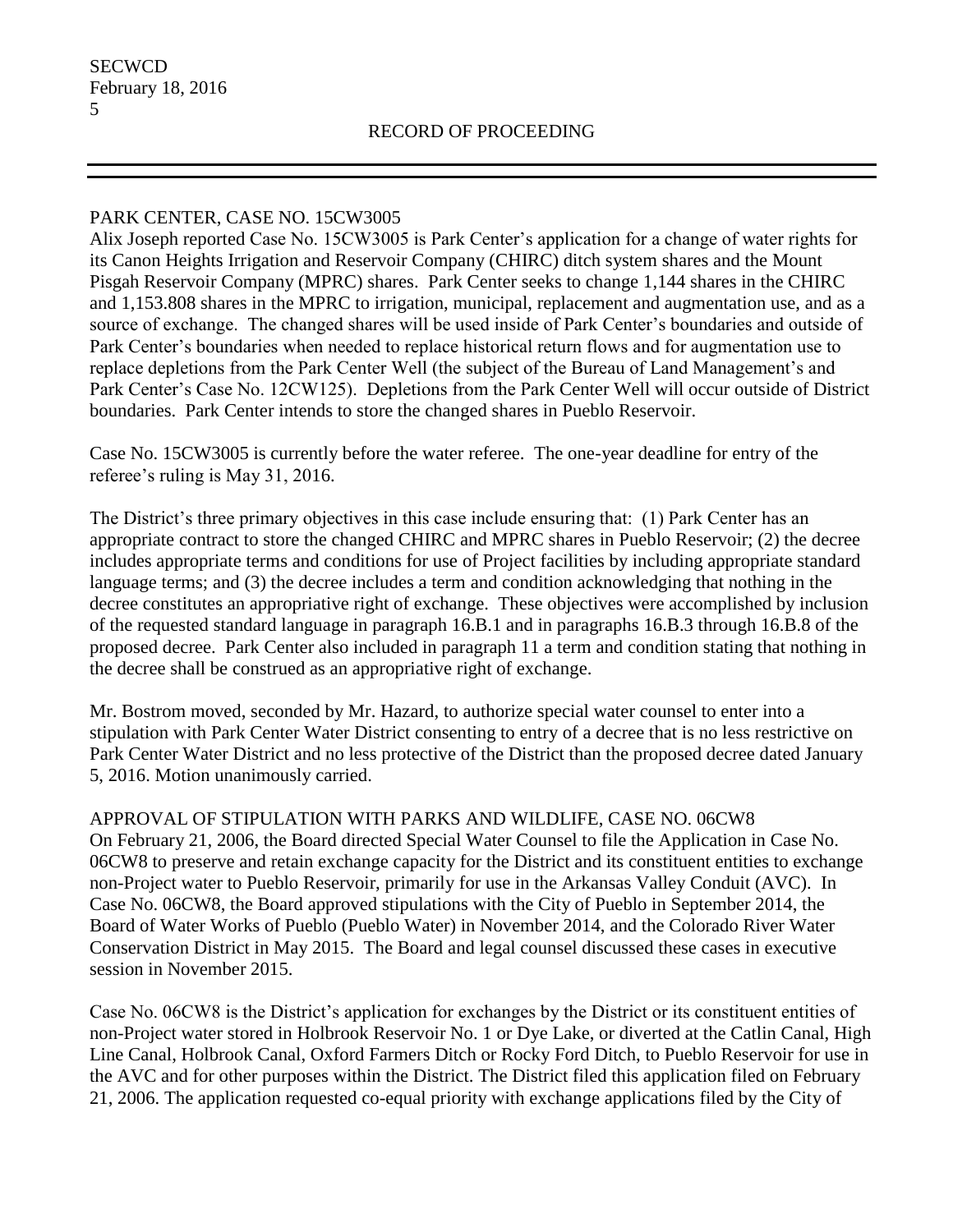Aurora, Colorado Springs, and the City of Lamar in December 2005. Aurora's application was since dismissed, as was one of Colorado Springs' two December 2005 applications. Nineteen parties filed statements of opposition. A Ruling of the Referee was not entered by the December 15, 2014 deadline and, accordingly, the case was re-referred to the Water Judge on December 19, 2014.

Following comments from several Opposers and review with the Board in executive session last November, the District provided a revised proposed decree to all parties dated January 27, 2016. The revised proposed decree updates the legal descriptions of Holbrook Mutual Irrigating Company facilities used in the exchange in paragraph 9, clarifies the definition of non-Project water in paragraph 11.1, and limits the sources of water that can be used in the exchange to those ditches already being used in the exchange in paragraphs 11.2 and 11.5. It provides maximum aggregated exchange volumes and limits in paragraph 12.4, in response to some parties' comments. This paragraph also includes limits on exchanges from Holbrook facilities, consistent with the decree entered this month in La Junta's Case No. 11CW13. The proposed decree also provides that use of exchanged water will be consistent with any terms ultimately decreed in the participants' individual cases for changes of water rights and exchanges, in paragraph 15.5.

Accordingly, special water counsel, general counsel, and District staff believe that this stipulation satisfies the District's objectives.

Mr. Bostrom moved, seconded by Mr. Mitchell, to authorize special water counsel to execute a stipulation with Colorado Parks and Wildlife consenting to entry of a decree in Case No. 06CW8 that is no less restrictive on the District than the proposed decree dated January 27, 2016. Motion unanimously carried.

### RECIPROCAL STIPULATIONS IN CS-U, CASE NO. 05CW96 AND THE DISTRICT'S'CASE NO. 06CW8

Steve Leonhardt reported on February 21, 2006, the Board directed special water counsel to file a Statement of Opposition to Colorado Springs Case No. 05CW96, an application for exchanges upstream from the confluence of Fountain Creek and the Arkansas River, and to file the Application in Case No. 06CW8 to preserve and retain exchange capacity for the District and its constituent entities to exchange non-Project water to Pueblo Reservoir, primarily for use in the Arkansas Valley Conduit (AVC). In Case No. 06CW8, the Board approved stipulations with the City of Pueblo in September 2014, the Board of Water Works of Pueblo (Pueblo Water) in November 2014, and the Colorado River Water Conservation District in May 2015. The Board and legal counsel discussed these cases in executive session in November 2015.

Both Colorado Springs' Case No. 05CW96 and the District's Case No. 06CW8 involve exchanges that may compete for the movement of water into Pueblo Reservoir. Thus, we have negotiated with Colorado Springs to address this competition and resolve the District's concerns in Case No. 05CW96 and Colorado Springs' concerns in Case No. 06CW8 simultaneously.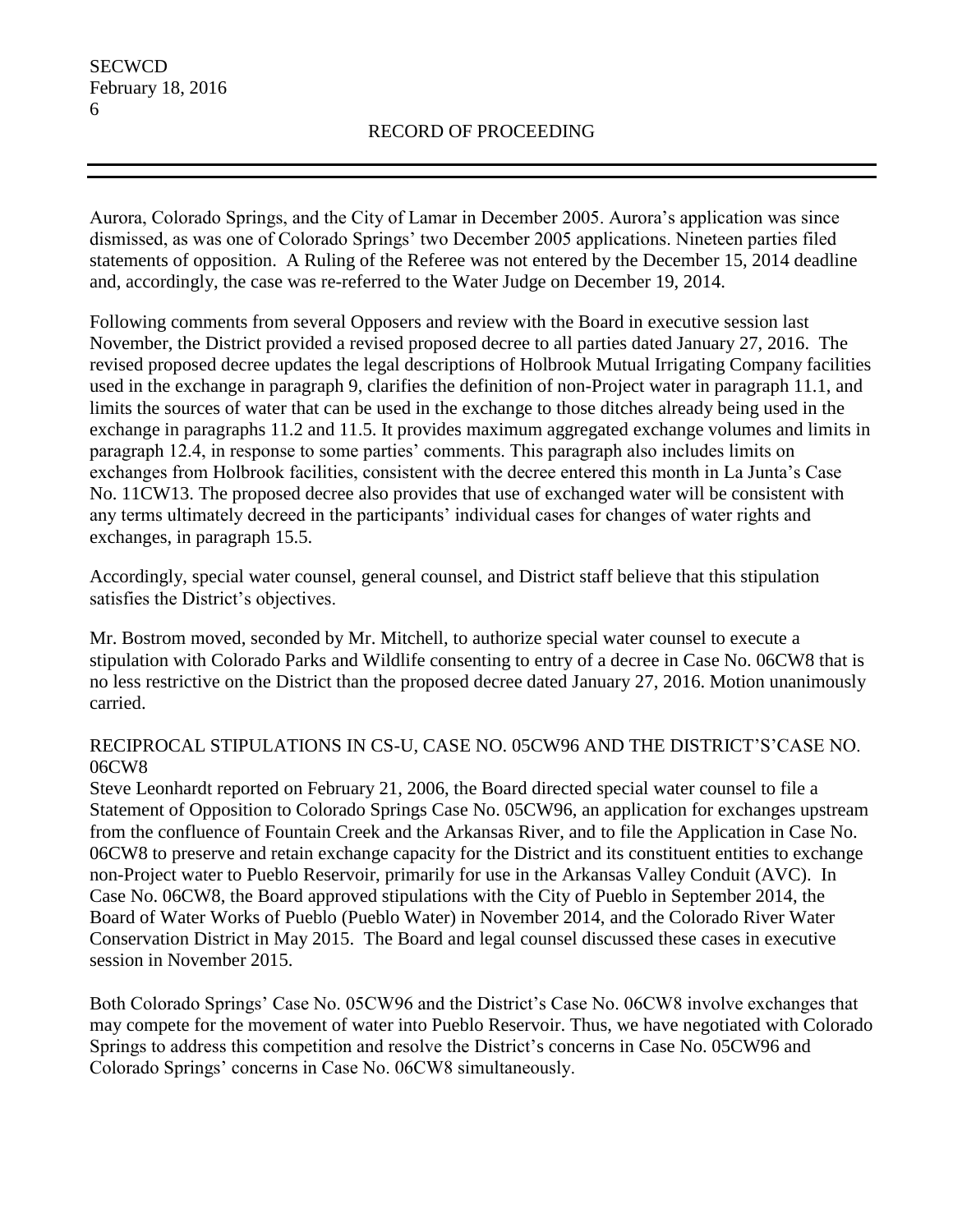### Colorado Springs' Case No. 05CW96

Case No. 05CW96 is Colorado Springs' application for exchanges of leased water from Pueblo Reservoir into upstream storage and diversion facilities, and of reusable return flows from such water from Fountain Creek into upstream storage. Colorado Springs filed this application on December 23, 2005.

The District's primary objectives in this case are to negotiate co-equal priority with the District's 2006 exchange rights in Case No. 06CW8, and to include appropriate terms and conditions in the proposed decree to protect Fryingpan-Arkansas Project (Project) facilities, the Winter Water Storage Program (WWSP), the Upper Arkansas Voluntary Flow Management Program (VFMP), and the Pueblo Flow Management Program. We believe that the attached proposed decree satisfies these objectives.

Colorado Springs agreed to share a priority with the District's exchanges in Case No. 06CW8. The stipulation between Colorado Springs and the District includes the terms of this agreement in paragraph 4. Paragraph 33 of the proposed decree confirms that the administration of Colorado Springs' exchanges are subject to the priority sharing agreement in the stipulation.

The proposed decree includes terms and conditions that protect Project facilities, in paragraphs 30.G, 30.I, 30.J, 30.O, and 30.U. These terms and conditions are consistent with the language agreed to by Colorado Springs, the District, and others in Case No. 06CW120, the ROY Application, except that they do not reference Colorado Springs' long-term excess capacity storage contract with the United States for Project facilities. That contract is inapplicable to this case because Colorado Springs is using temporary use water in the exchange, and the contract does not allow Colorado Springs to store this temporary use water in Project facilities. We revised these paragraphs to more broadly require compliance with the terms of an applicable contract with the United States and prevent Colorado Springs from delivering exchanged water outside of the District's boundaries. The proposed decree also avoids injury to the WWSP by prohibiting any of the decreed exchanges from operating during the WWSP season, in paragraph 30.N.

Paragraphs 12.A.3 and 30.H of the proposed decree contain terms and conditions to protect the VFMP. A term in paragraph 12.A.3, which provides that exchanges will be limited to one facility at a time, is broader than the term that the District proposed. Most terms included in paragraph 30.H are consistent with the District's standard language. Paragraph 30.H also contains an additional subparagraph 30.H(4), which recognizes Colorado Springs' contractual obligations to the VFMP, with an exception for emergency conditions involving drought recovery. This provision is consistent with Colorado Springs' long-term contract with Reclamation and with the Chaffee County MOU agreed to by the District, Colorado Springs and others. This provision provides for Colorado Springs to notify the District by June 1 when it invokes the emergency exception so that the District will have an opportunity to plan for VFMP operations impacted by these exchanges.

The final issue that arose in this case is the protection of the Pueblo Flow Management Program (PFMP). The District and Colorado Springs are parties to the Six-Party Regional IGA that created the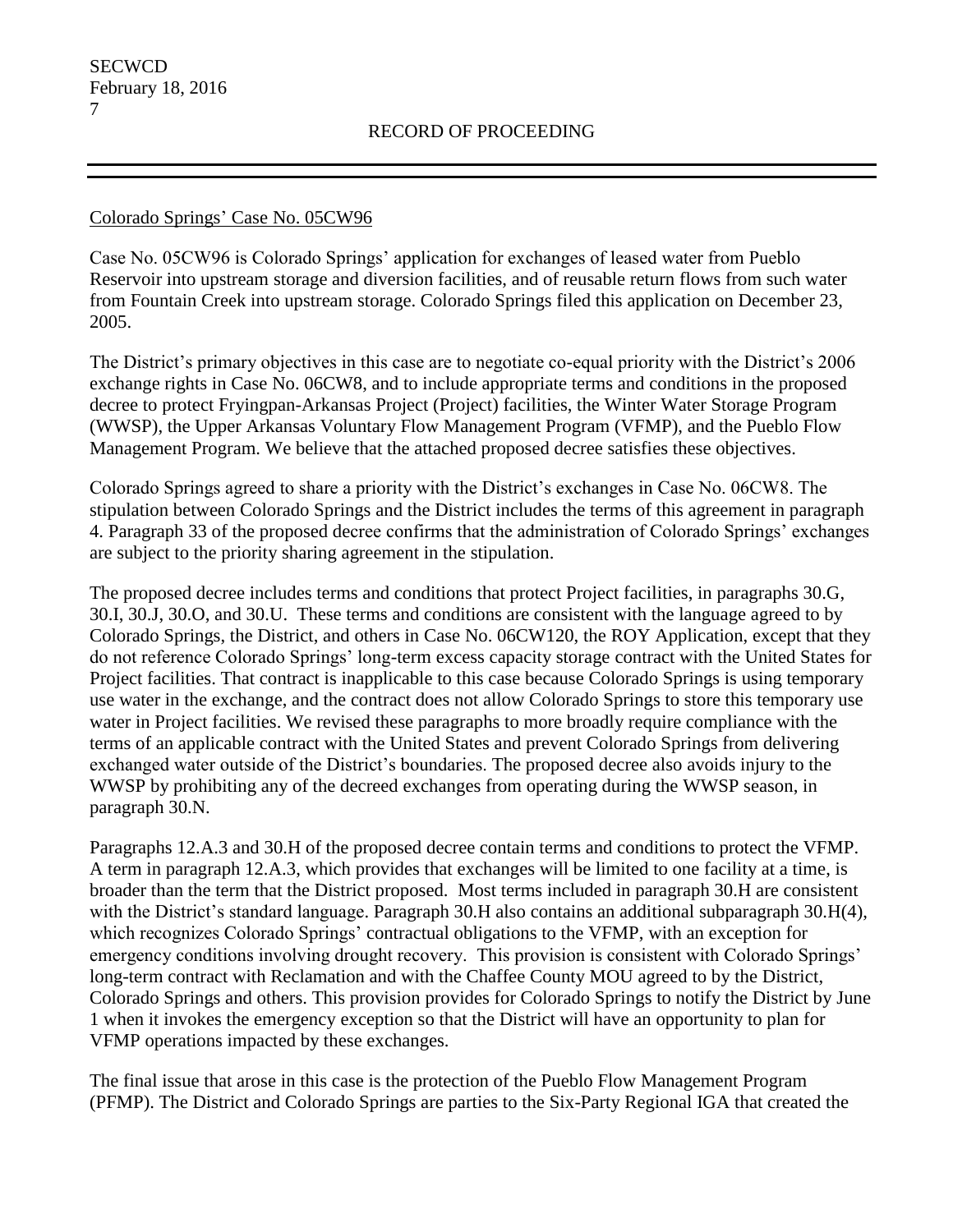PFMP for the reach of the Arkansas River through the City of Pueblo. The District's objective is to include terms and conditions in decrees that are agreed to by all the IGA parties. You will notice, however, that the terms for protection of the PFMP in this case and in Case No. 06CW8 are different. This is because the District included standard language regarding protection of the PFMP. Colorado Springs expressed a desire to change the agreed-upon language to the language included in the proposed decree in 05CW96 in paragraphs 30.L and 30.M. At this time, however, not all of the IGA parties have agreed to Colorado Springs' proposed language. In particular, the City of Pueblo, with whom the District already stipulated in Case No. 06CW8, has not agreed to the new language. Colorado Springs inserted placeholder footnotes into paragraphs 30.L and 30.M of the proposed decree, indicating that the decree terms might ultimately change if new terms are agreed to by all six IGA parties. Two of the other IGA parties, Pueblo Water and the City of Aurora, both stipulated to these placeholders. We believe it is appropriate for the District to stipulate to Colorado Springs' proposed decree with the same placeholders because the terms ultimately included in both decrees will be agreed to by all the IGA parties. Because we believe that this issue will ultimately work itself out, we do not believe that resolution of the precise language to protect the PFMP should hold up a stipulation in this matter.

### District's Case No. 06CW8

Case No. 06CW8 is the District's application for exchanges by the District or its constituent entities of non-Project water stored in Holbrook Reservoir No. 1 or Dye Lake, or diverted at the Catlin Canal, High Line Canal, Holbrook Canal, Oxford Farmers Ditch or Rocky Ford Ditch, to Pueblo Reservoir for use in the AVC and for other purposes within the District. The District filed this application filed on February 21, 2006. The application requested co-equal priority with exchange applications filed by the City of Aurora, Colorado Springs, and the City of Lamar in December 2005. Aurora's application was since dismissed, as was one of Colorado Springs' two December 2005 applications. Nineteen parties filed statements of opposition. A Ruling of the Referee was not entered by the December 15, 2014 deadline and, accordingly, the case was re-referred to the Water Judge on December 19, 2014.

Following comments from several Opposers, including Colorado Springs, and review with the Board in executive session last November, the District provided a revised proposed decree to all parties on January 29, 2016, and then negotiated a few further revisions with Colorado Springs in a proposed decree dated February 1, 2016. The revised proposed decree updates the legal descriptions of Holbrook Mutual Irrigating Company facilities used in the exchange in paragraph 9, clarifies the definition of non-Project water in paragraph 11.1, and limits the sources of water that can be used in the exchange to those ditches already being used in the exchange in paragraphs 11.2 and 11.5. It provides maximum aggregated exchange volumes and limits in paragraph 12.4, in response to some parties' comments. This paragraph also includes limits on exchanges from Holbrook facilities, consistent with the decree entered this month in La Junta's Case No. 11CW13. The proposed decree also provides that use of exchanged water will be consistent with any terms ultimately decreed in the participants' individual cases for changes of water rights and exchanges, in paragraph 15.5. Finally, paragraphs 11.3 and 15.19 of the proposed decree, in response to Colorado Springs, clarify that this case does not modify the WWSP.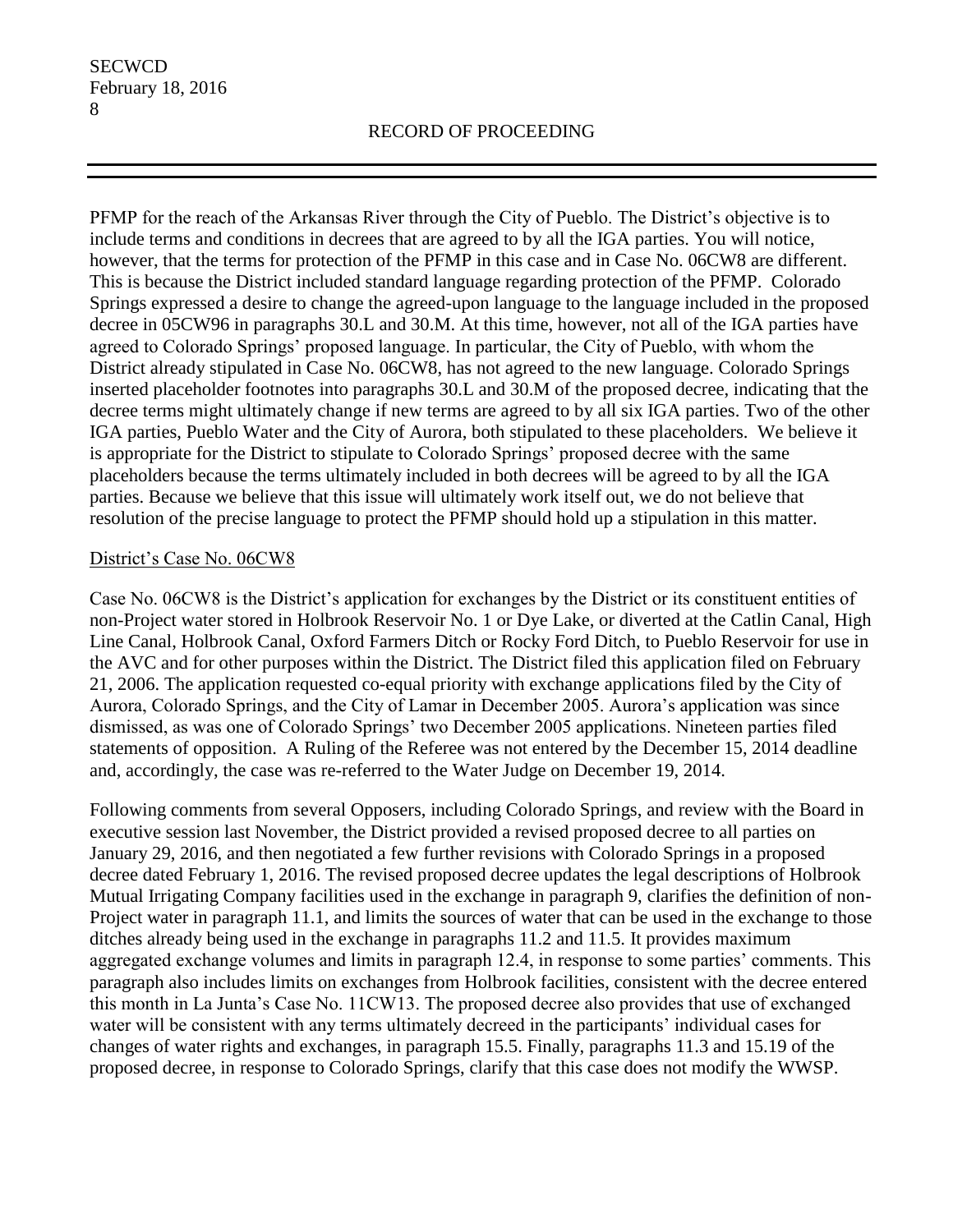The stipulation with Colorado Springs in Case No. 06CW8, like the stipulation in Case No. 05CW96, provides for operation of a shared exchange priority by the District and Colorado Springs. Both the recommended stipulation and revised proposed decree with Colorado Springs are consistent with the strategy that was outlined to the Board in the November 2015 Executive Session. Accordingly, for the reasons explained above, Special Water Counsel, General Counsel and District staff believe that this stipulation satisfies the District's objectives.

General and Special Water Counsel and District staff recommend that the District execute reciprocal stipulations with Colorado Springs that provide for (1) operation of a shared exchange priority; (2) the District's consent to entry of a decree in Case No. 05CW96 that is no less restrictive on Colorado Springs and no less protective of the District than the proposed decree dated February 3, 2016; and (3) Colorado Springs' consent to entry of a decree in Case No. 06CW8 that is no less restrictive on the District and no less protective of Colorado Springs than the proposed decree dated February 1, 2016.

Mr. Hazard moved, seconded by Mrs. Ortegon, to authorize special water counsel to execute reciprocal stipulations with Colorado Springs consistent with the form provided to the Board, that provide for (1) operation of a shared exchange priority; (2) the District's consent to entry of a decree in Case No. 05CW96 that is no less restrictive on Colorado Springs and no less protective of the District than the proposed decree dated February 3, 2016; and (3) Colorado Springs' consent to entry of a decree in Case No. 06CW8 that is no less restrictive on the District and no less protective of Colorado Springs than the proposed decree dated February 1, 2016. Motion unanimously carried.

## WATER COURT RESUMES

## First Hand, LLC, Case No. 2015CW3055 and City of Fountain, Case No. 2015CW3068

Lee Miller reported First Hand, LLC submitted an application to amend an adjudication of a conditional water right and a plan for augmentation including an appropriative right of exchange. The applicant is outside District boundaries. First Hand is leasing water from Board of Water Works of Pueblo that is stored in Project facilities. Since this case involves the use of Fryingpan-Arkansas Project facilities, staff and counsel recommend filing a statement of opposition to ensure appropriate terms and conditions regarding use of Project facilities are included.

The City of Fountain submitted an application to quantify and change the Dr. Rogers Ditch for municipal use. Because Fountain has requested storage in Pueblo Reservoir, staff and counsel recommend filing a statement of opposition to ensure appropriate terms and conditions regarding use of Project facilities are included. The District has been in prior Fountain change cases, and will likely ensure that this case has terms and conditions consistent with those the District has requested in past cases.

Mr. Karney moved, seconded by Mr. McClure, to authorize special water counsel to file a Statement of Opposition in Case No. 2015CW3055 – FIRST HAND, LLC. and in Case No. 2015CW3068 – CITY OF FOUNTAIN. Motion unanimously carried.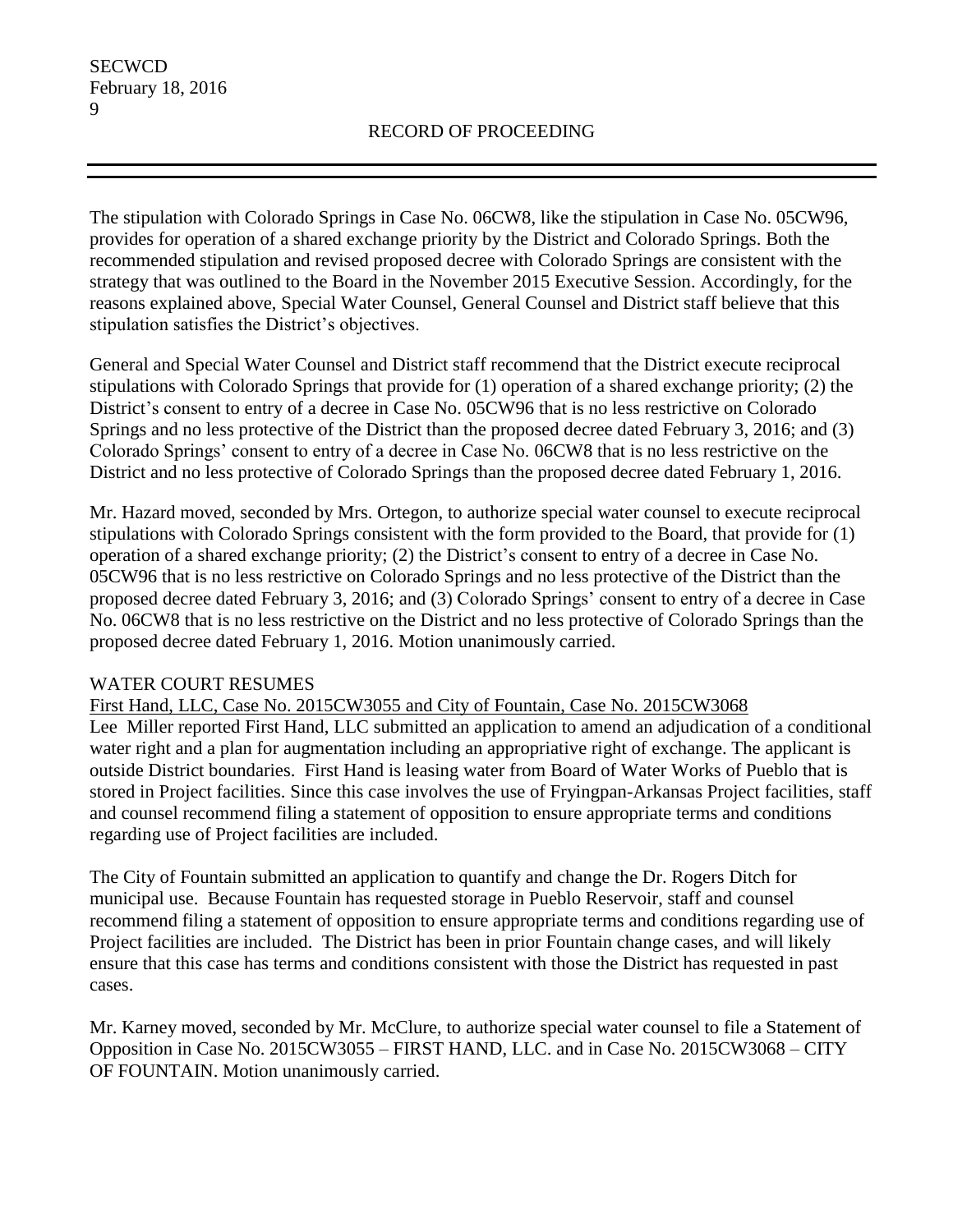### **MONTHLY/QUARTERLY REPORTS (continued):**

DIVISION ENGINEER'S REPORT

Steve Witte reported on the following:

# A) River and Reservoir Report

- 1) Reference Arkansas River Daily Report. River Call is
	- i) 3/1/1910 Winter Water Storage Program (above John Martin)
	- ii) 5/31/1949 Compact Call (State line to John Martin)

<http://www.dwr.state.co.us/div2/aras/arascal.asp>

- 2) Current River/Res. Operations
	- i) Winter Water Storage
		- (1) Fort Lyon and Amity Substitute Water Supply Plan operations
		- (2) February 15 Status report
		- (3) Storage limitations 25k to be released by April 15
			- (a) Holbrook plans to begin taking delivery of 5.4 k carryover Winter water on February 21
			- (b) Colorado Canal current Winter water diversions to begin March 1
			- (c) Highline will begin release of 2.3k carryover and leased 3.5k If and When on March 15
			- (d) Oxford is working on a release date
			- (e) May need to increase Pueblo pass through for current year
	- ii) John Martin Storage =  $236,546$  af...spill at end of May
- B) Compact Issues
	- 1) Began storing inflow to John Martin on November 1, 2015
	- 2) Arkansas River Compact Administration met in Garden City, KS on Thursday, December 10, 2015
		- i) Directed Special Engineering Committee to meet before July 1, 2016
			- (1) Additional source of water for John Martin Permanent Pool
			- (2) Remaining concerns related to the LAWMA decree 02CW181
			- (3) Unresolved administrative issues including upstream post-Compact storage
	- 3) Operations Committee plans to meet 2/19/16 in Lamar, CO
- C) Involvement in Water Court proceedings
	- 1) In response to a question from Lee Miller at the November meeting, the reason that Mr. Witte was unfamiliar with the stipulation between Tri-State and Colorado Springs which was entered in case 07CW122 on November 12, 2015 is because the State and Division Engineers had previously stipulated with Colorado Springs, were not a party to the stipulation between Tri-State and Colorado Springs and are not bound by it.
		- i) The provision of the Tri-State stipulation Mr. Miller inquired about states: "Tri-State and Applicant agree to work together with the Division 2 Engineer's office in seeking to improve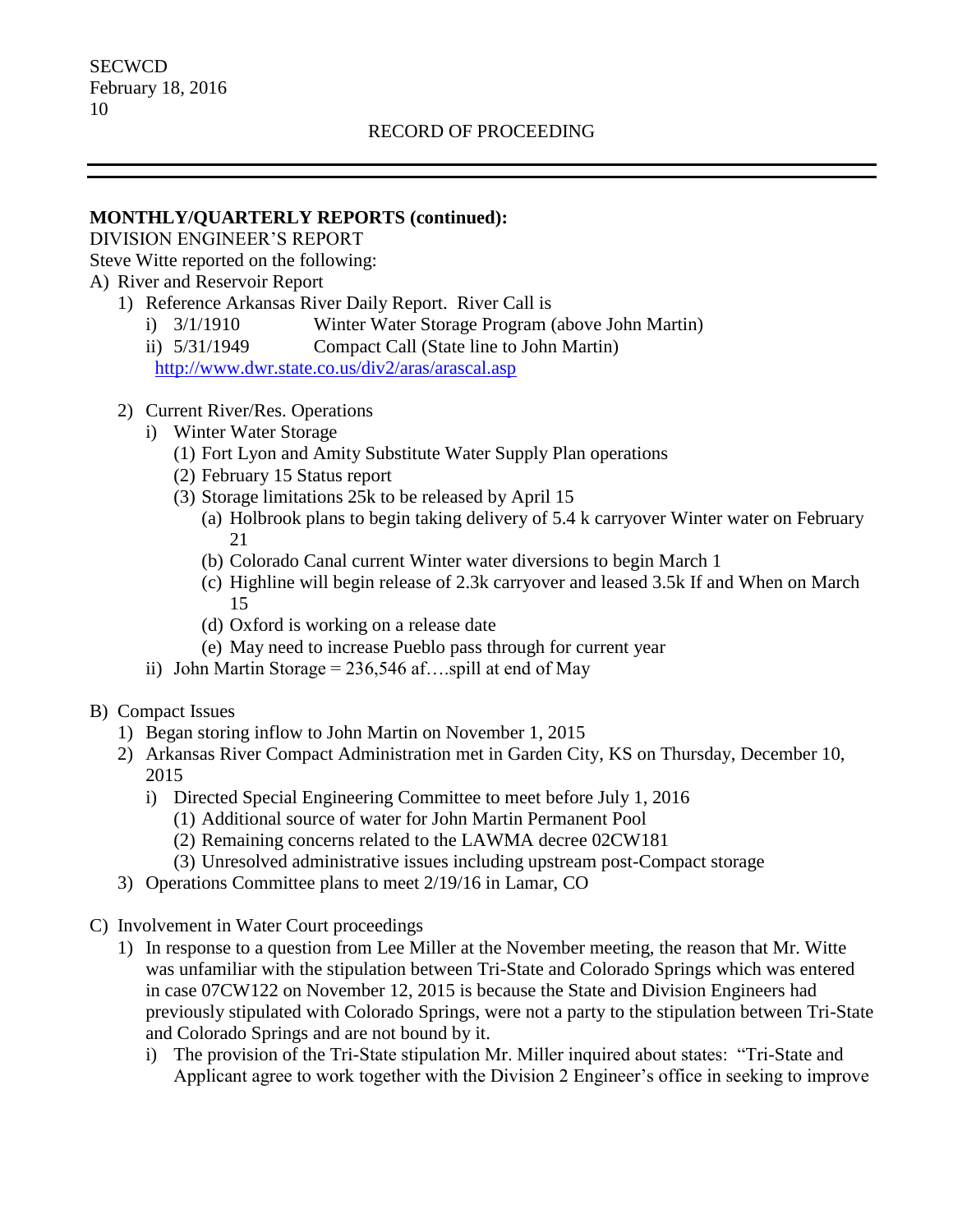the administration of the "admin" account in Pueblo Reservoir under the prior appropriation system."

- ii) Witte responded to Mr. Miller that he was unaware that any such meetings had been held.
- iii) Subsequently, Mr. Witte recently visited with Tri-State's attorney, Matthew Merrill, who indicated that to his knowledge no such meeting has occurred other than an informal meeting between engineers for Tri-State and Colorado Springs with Assistant Division Engineer, Bill Tyner in September of 2015. The subject of that meeting related to the manner in which water temporarily detained in Pueblo Reservoir as a consequence of flood control operations, has historically been redistributed. Merrill indicated no special urgency to resume such discussions in the future and Witte indicated his willingness to reconsider the matter at any point in the future that the parties might want to do so.
- 2) The Division Engineer's Office has recently concluded several enforcement actions stemming from violations of administrative orders.
	- i) On December 21, 2015 a consent decree was entered in a matter filed in 2014 resulting from tampering with flow meters during 2012 and 2013 in which the defendants admitted responsibility, were enjoined from further tampering and false reporting of pumping information and agreed to pay penalties of \$15,400 and a portion of the state's fees and costs amounting to \$28,500, for a total of just under \$44,000. It is hoped that this will serve as a deterrent to others who may be similarly tempted.
	- ii) Consent decrees have also recently been entered by the Division 2 Water Court in two cases involving three large dams constructed without outlets near Cripple Creek on tributaries to Fourmile Creek. The owner of two of these structures is required to submit breach plans for review by February 29, 2016 and the other land owner where the third structure is located, has until March 31 to submit such a plan. The breaches are to be completed by October 1, 2016 barring delays stemming from trespass issues related the possible location of portions of these dams on BLM property. In the interim, the reservoir owners are required to pump from these reservoirs at the rate of inflow. Once these structures are breached, this will conclude a very longstanding effort to cause these structures to be operated consistent with the priority system.
	- iii) Although far from completed, the State and Division Engineers have filed complaints in the Division 2 Water Court and in Huerfano County District Court which have been consolidated and referred to the Division 2 Water Court seeking enforcement of an order to breach Cucharas Dam #5. Cucharas Dam #5 partially failed in 1987 and the spillway was subsequently lowered and more recently subjected to a zero storage restriction. However, none of these actions have been sufficient to satisfactorily reduce the risk to public safety and necessary repairs do not appear to be forthcoming, which resulted in the breach order. The owners of Cucharas #5 dam have filed a counter suit alleging misadministration of the Huerfano has made repairs of the dam infeasible, however, those claims have been dismissed and the only remaining claims allege that the Welton Ditch Company does not have a reasonably efficient means of diversion. All of these cases have now been consolidated and set for trial in August 2016 but have been scheduled for mediation by retired Justice Hobbs, possibly in March.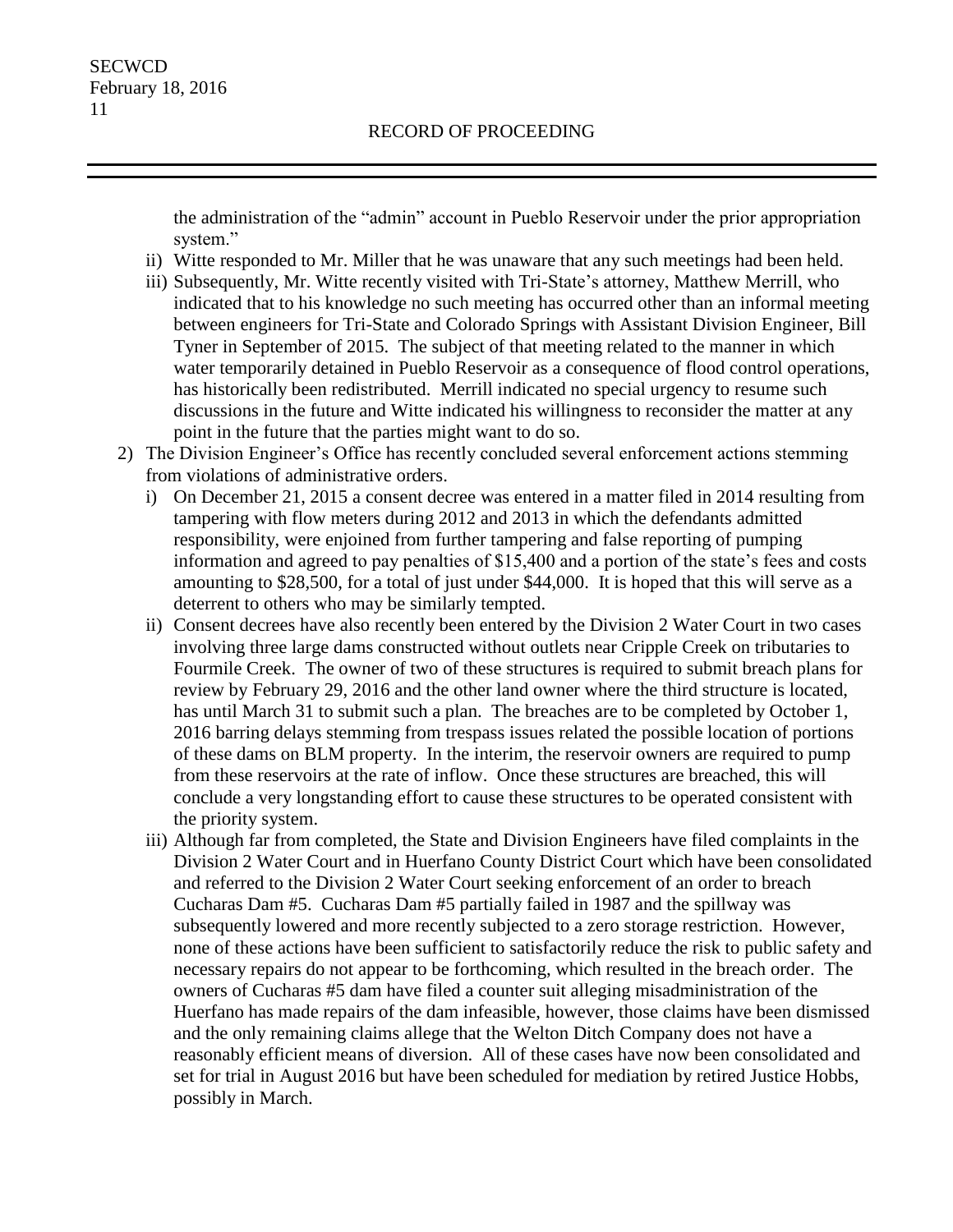3) The Division 2 office has been working diligently to reduce the active caseload of this office and since 2014 has been successful in reducing the number of active cases in which we have filed Statements of Oppositions from 77 to 31 (as of January 1, 2016). In 2015 we filed 108 Consultation Reports and only 1 Statement of Opposition. We believe that by May 2016 the number active cases in which we have filed Statements of Oppositions will be 22.

Bill Tyner presented a PowerPoint reviewing the Data Transparency in re 06CW120 Recovery of Yield scheduled for trial September 26, 2016, reviewing the following:

Use of the Arkansas Basin Water Operations Dashboard

## U.S. GEOLOGICAL SURVEY REPORT

Bill Banks introduced John Fulton, who presented a PowerPoint reviewing the following:

- Unmanned Aircraft Systems (UAS)
- Sources of Remote Sensing Data
- How to Operate in National Airspace System
- Who Can Operate a UAS in National Airspace System?
- UAS Data Production Process
	- o Acquire, Process, Manage, Exploit, Disseminate and Archive
- U.S. Department of the Interior UAS Platforms
- Existing Sensors/Desired Sensors
- Field Operations
- Ground Control
- Acquiring Data with Good Geometry
- UAS Data Production Process
- Processing Methods
- UAS Derived Product Examples

## STATE LEGISLATION UPDATE

Lee Miller reported the 2016 session of the General Assembly was called to order on January 13, 2016. The Colorado Constitution limits the length of regular legislative session to no more than 120 consecutive calendar days. The last day upon which the General Assembly may adjourn sine die is May 11, 2016. The General Assembly may adjourn earlier than that date, but not later than May 11. The District participates in the Colorado Water Congress State Affairs Committee, which generally meets on Monday mornings in Denver before the Legislature begins its work for the week.

Legislative activity related to water legislation has been slow starting this session. Some bills of interest to the District include:

**HB16-1005:** An issue returning from the last legislative session involves whether a residence could install and use rain barrels to capture rooftop runoff for application to the irrigation of flowerbeds, garden areas, and similar non-potable purposes. Last year's bill passed the House but was unsuccessful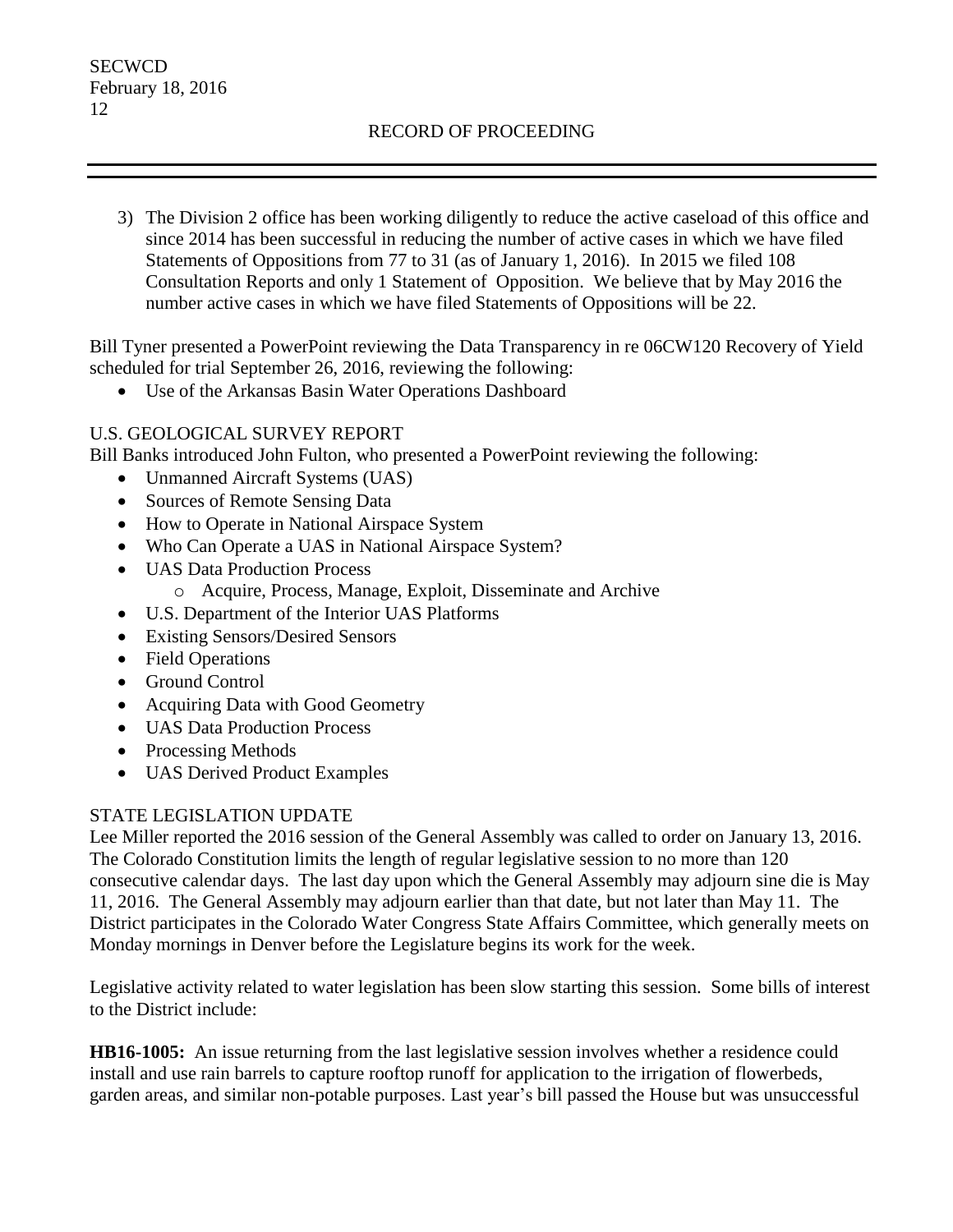in the Senate. The issue has returned for the 2016 session with the introduction of HB16-1005 by Representative Esgar and Representative Danielson with Senator Merrifield. As introduced, the bill would simply authorize a residential property to have no more than two rain barrels with a maximum combined capacity of 110 gallons. The bill would exempt those rain barrels from all Colorado water laws.

There is a second bill that has been in drafting but not been released publicly as of yet. Senator Sonnenberg, who chairs the Senate Agriculture, Natural Resources and Energy Committee, has been working with a group of interested parties on a bill that would allow limited use of residential rain barrels but within the scope of existing Colorado water law and the Constitution's doctrine of prior appropriation. Senator Sonnenberg has not indicated whether he will introduce that bill or not.

**HB16-1228:** Representative Arndt and Representative J. Becker along with Senator Donovan have introduced HB16-1228. The bill has been assigned to House Agriculture, Livestock and Natural Resources and has been calendared for hearing on February 29, 2016. This bill revisits the "FLEX" concept, which has been the subject of unsuccessful bills in recent sessions. HB16-1228, while having its origins in the FLEX concept is a significantly modified approach to developing a mechanism whereby an irrigator can market some of his or her water without conflicting with water law.

The bill relies heavily on the State Engineer to oversee these transfers. The bill would require the State Engineer to promulgate rules that will establish the framework for regulatory review of the transfers. The rules are to be specific to reviews of leases, loans, or exchanges of water that will fall under an "agricultural water protection water right" which is identified and created under the bill. The rules to be promulgated by the State Engineer are to address the conditions that are to be imposed to protect other water users from material injury and a process whereby the State Engineer can reconsider an approval should there be a claim of injury filed by another water user.

Under the bill, effective July 1, 2017, the owner of an absolute decreed agricultural water right may apply to the water court to change the use of that water right to what the bill identifies as an "agricultural water protection water right." The term "agricultural water protection water right" is not defined in the bill but it is described in considerable detail.

Securing this change in use would enable the owner to transfer a portion of the water under the water right to another use while maintaining the agricultural use of the water right. One of the essential elements of the arrangement is that no more than 50 percent of the water can be committed to such an arrangement and the balance of the water must be continued in agricultural use. There is an additional requirement that the owner of the water right who is seeking the change in use to an agricultural protection water right must apply to the State Engineer for a substitute water supply plan.

The bill specifies that an agricultural protection water right be subject to certain conditions: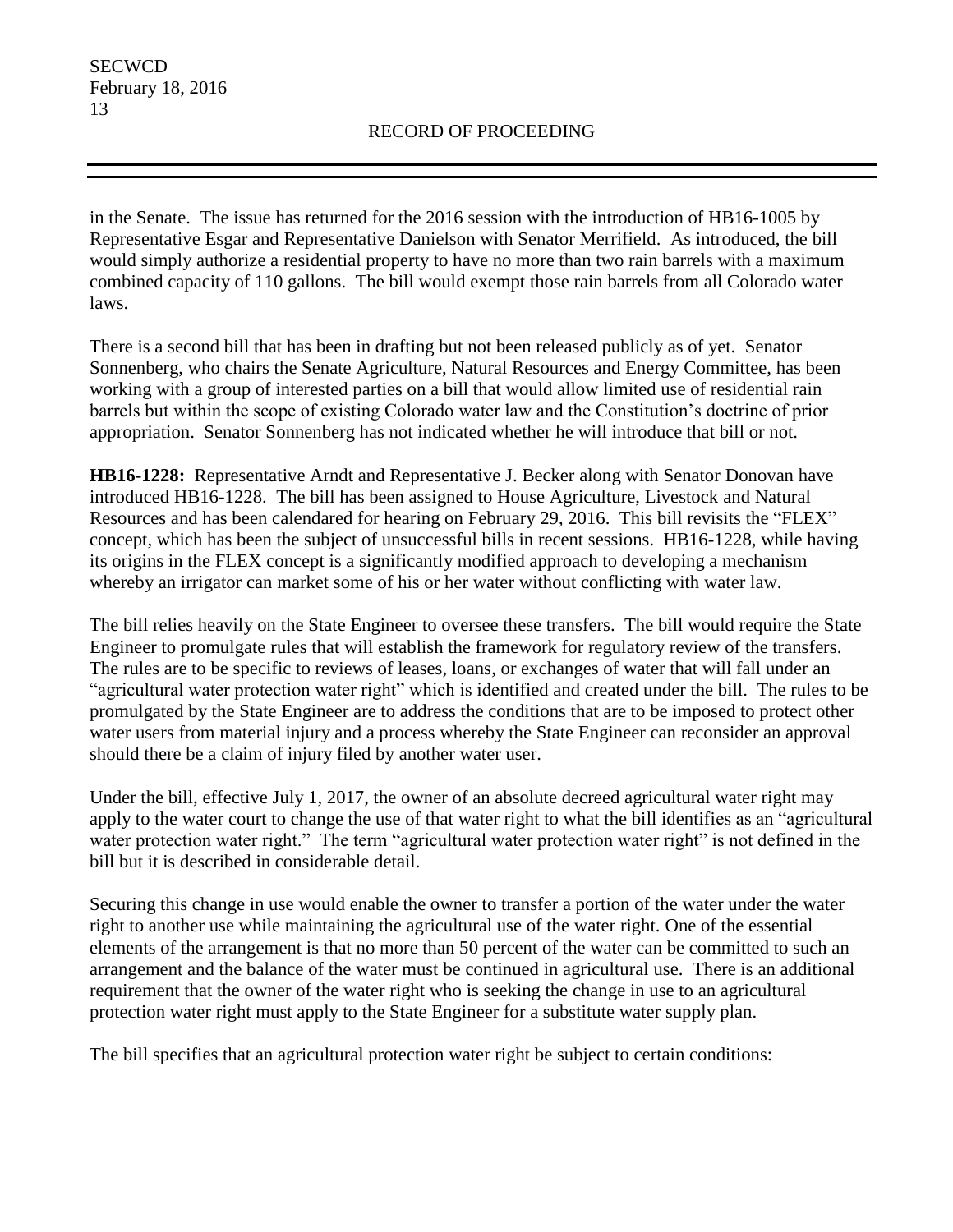- The amount of water that may be committed to a renewable one-year lease, loan, or exchange cannot exceed 50 percent of the historical consumptive use of the water. The initial lease, loan or exchange is subject to securing a substitute water supply from the State Engineer.
- The balance of the water must be used for agricultural purposes on the property served by the absolute decreed agricultural water right. There is a clause that allows this condition to be satisfied by use on another property that is served by the same ditch system.
- The owner of the water right must be contractually committed to participation in one or more of the following:
	- o A federal, state, municipal, or nonprofit conservation program that conserves the land historically served by the water right and the water subject to that water right;
	- o A water conservation program that conserves the water right (as approved by a state agency), water conservation district, or water conservancy district or as established through formal written action or ordinance of a municipality, its municipal water supplier, or other water provider within the municipality's jurisdictional boundaries;
	- o A water banking program;
	- o Colorado's conservation easement program as set forth in statute;
	- o If the water right owner's participation in one of the programs that are identified in the bill ends, the owner's eligibility to transfer water subject to the agricultural water protection water right or to secure a substitute water supply plan is automatically suspended until eligibility is reestablished.
- Ownership of the water right is to remain with the owner who applied to change the absolute decree to the agricultural water protection water right.
- The owner may not lease, loan, or exchange water that is subject to the agricultural water protection water right outside the water division with jurisdiction over the location of the historical consumptive use.

With the forgoing conditions in mind, the owner of an absolute decreed agricultural water right may apply to the water court for a change in use from the absolute decreed water right to the newly created agricultural water protection right. The decree must satisfy several criteria and conditions:

- It must quantify the historical diversions and historical consumptive use of the absolute decreed agricultural water right;
- It must quantify the return flows associated with the historical use of the water right in time, place and amount;
- It must provide terms and conditions for a change in the type of use of the water right, including any return flow obligations in time, place, and amount, that prevent material injury to other vested water rights and decreed conditional water rights;
- As set forth in the bill, it must allow an amount of the consumptive portion of the changed water right and any appropriated return flows to be delivered to a point or points of diversion within the water division of historical use without designating the specific beneficial use or decree to which the water will be applied. The State Engineer must approve the proposed point or points of delivery.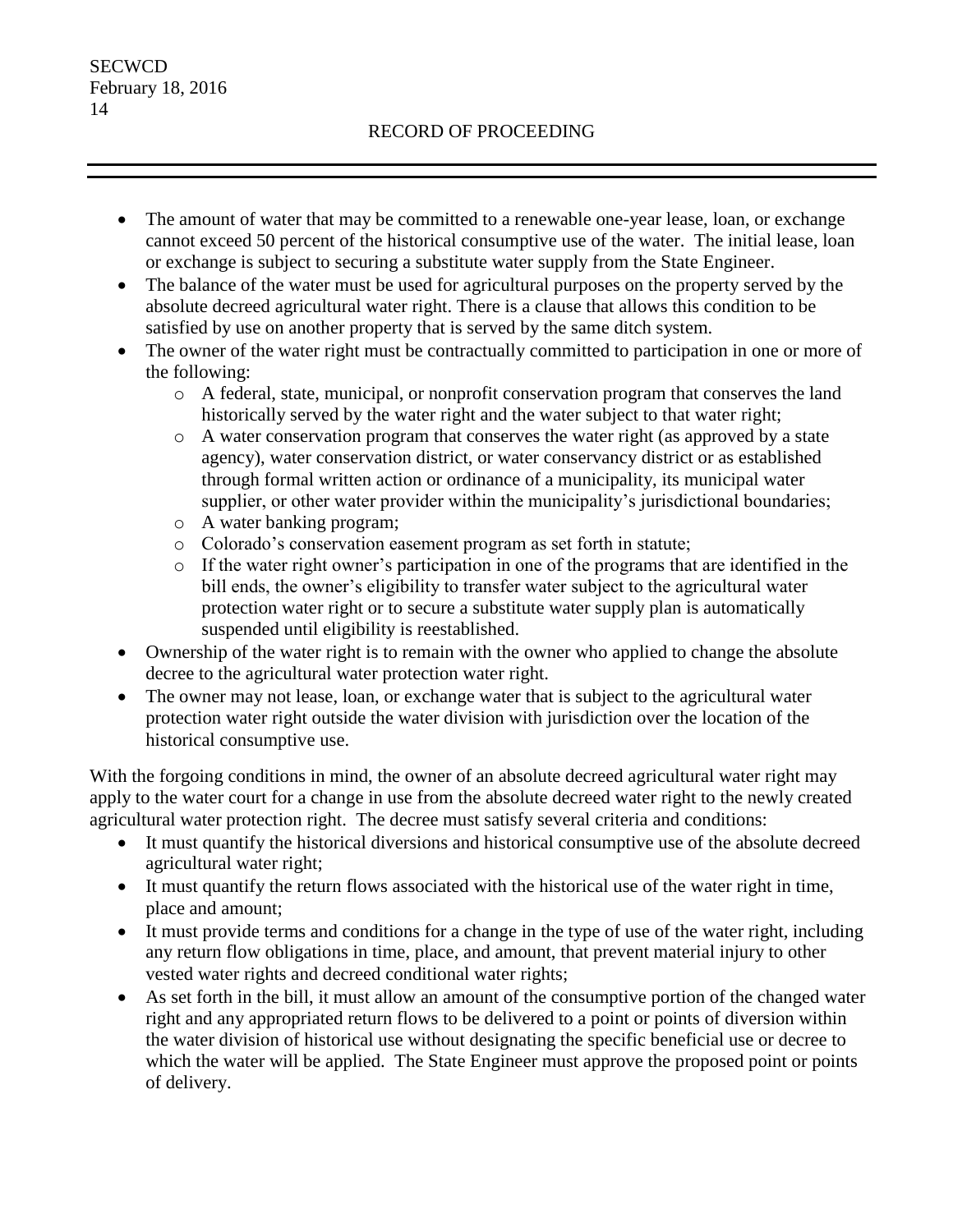It must identify a period of time that the water judge determines as necessary to remedy or preclude injury. The arrangement is subject to reconsideration by the water judge if questions arise with respect to injury to other vested water rights.

The remainder of the bill addresses the issue of substitute water supply plans. These conditions are generally consistent with the conditions set forth in the bill with the addition of the authority of the State Engineer to allow delivery of the water to a point of diversion that is located within a stream reach that is subject to a decreed instream flow right.

If enacted by the General Assembly, the bill would become effective on signature by the Governor.

The Board members were provided the Colorado Water Congress State Affairs Committee Water Legislation Bill Summary.

## **INFORMATIONAL ITEMS:**

The Board was provided written material on the following topics, which were posted to the Board website:

- Water Court Resume
- NWRA Federal Water Issues Conference April 11-13-Washington, DC
- Arkansas River Basin Water Forum –April 27-28-Salida

Mr. Broderick reported that each member of the Board was provided a copy of the 2016 Adopted Budget. If anyone would like an electronic version of the document, contact the District office, and request it. It is also posted on the website.

President Long asked if there were any other matters to come before the meeting, and hearing none, adjourned the meeting at 12:13 p.m.

Respectfully submitted,

Toni Gonzales Administrative Manager \_\_\_\_\_\_\_\_\_\_\_\_\_\_\_\_\_\_\_\_\_\_\_\_\_\_\_\_\_\_\_

Secretary